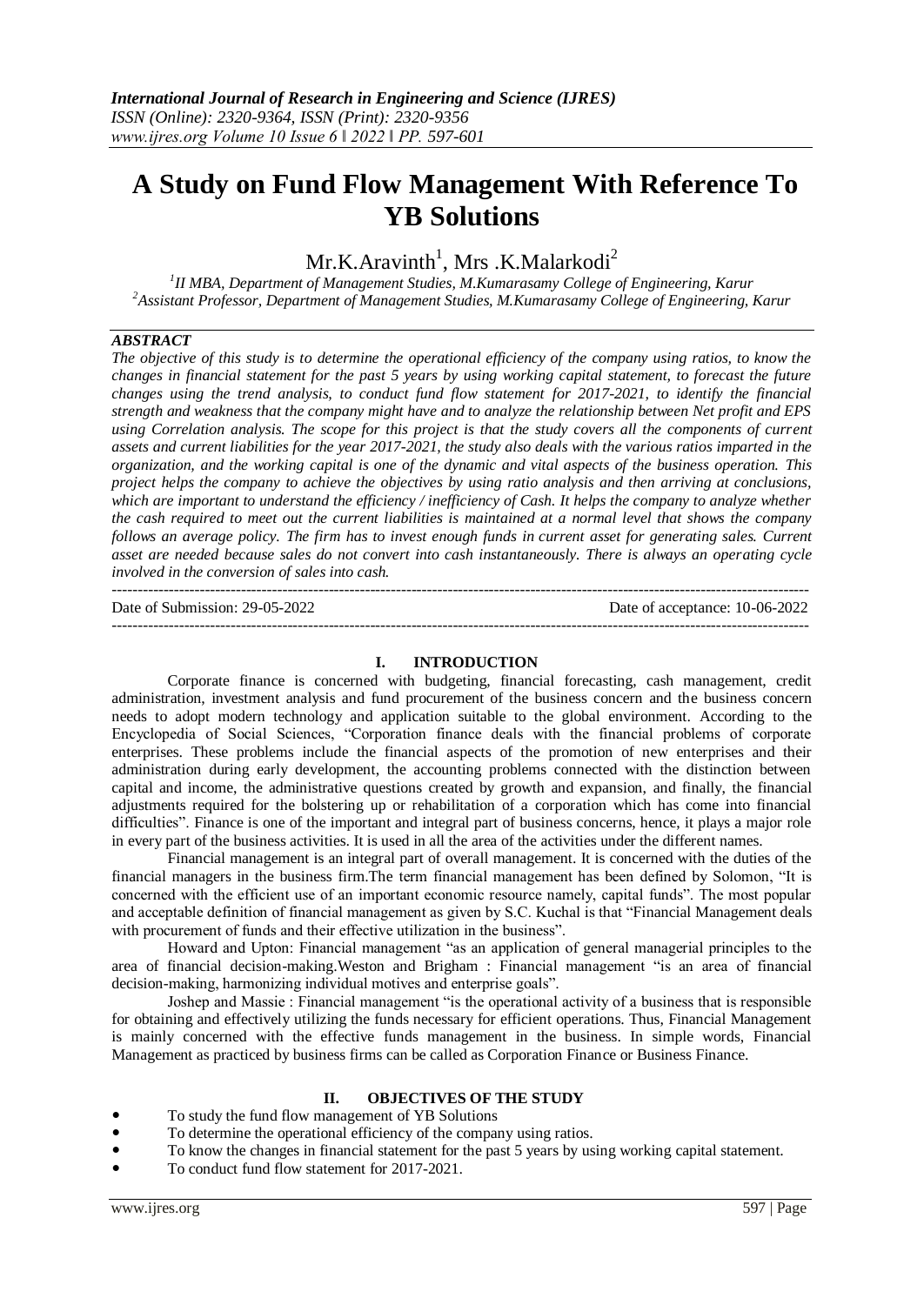- To identify the financial strength and weakness that the company might have.
- To analyze the relationship between Net profit and EPS using Correlation analysis

#### **NEED OF THE STUDY**

To understand that an ongoing approach to the problem is essential and that short term responses may have negligible effect.

Data such as savings ratio, debt-to-income ratio, self-evaluation of the productivity, performance rating, and absenteeism are difficult to gather as individuals may not know the exact figures of each category or may not want to reveal this information

## **III. RESEARCH DESIGN AND METHODOLOGY**

 Research design is specification of methods and procedures for acquiring the information needed to structure or to solve problem. Research design is defined as, "the arrangement of condition for collection and analysis of the data in a manner that aims to combined relevant to the research purpose with economy in procedure"

 Analytical research technique was adopted in this project. The researcher used analytical type of research to analyze the past data based on which certain future decision can be made.

#### **SECONDARY DATA**

## **IV. SOURCE OF DATA**

These data, which have already been collected, complied and presented earlier by any agency, may be used for the purpose of investigation. Such data may be called secondary data. Secondary data may earlier be published data or unpublished data. Usually published data are available in annual report.

#### **ANNUAL REPORT**

It provides all the information about the company for the accounting period. This enables to understand the existing performance of the company.

#### **TOOLS USED FOR THE STUDY**

- i) Ratio analysis
- ii) Working Capital Management
- iii) Fund flow Statement.
- iv) Trend Analysis

#### V. ANALYSIS AND INTERPRETATION

# **RATIO ANALYSIS**

#### **5.2.1 CURRENT RATIO**

Current ratio is an index of the concern's financial stability. If a higher current ratio is an indication of in adequate employment of funds, a poor current ratio is a danger signal to the management.

Current Assets

Current Ratio = ----------------------

Current Liability

## **TABLE: 5.2.1 CURRENT RATIO**

| Year | Current Asset | <b>Current Liability</b> | <b>Current Ratio</b> |
|------|---------------|--------------------------|----------------------|
| 2017 | 484234.54     | 83362.30                 | 5.81                 |
| 2018 | 646907.00     | 110697.57                | 5.84                 |
| 2019 | 728098.00     | 80336.70                 | 9.06                 |
| 2020 | 879593.60     | 105248.39                | 8.36                 |
| 2021 | 964742.06     | 80915.09                 | 11.92                |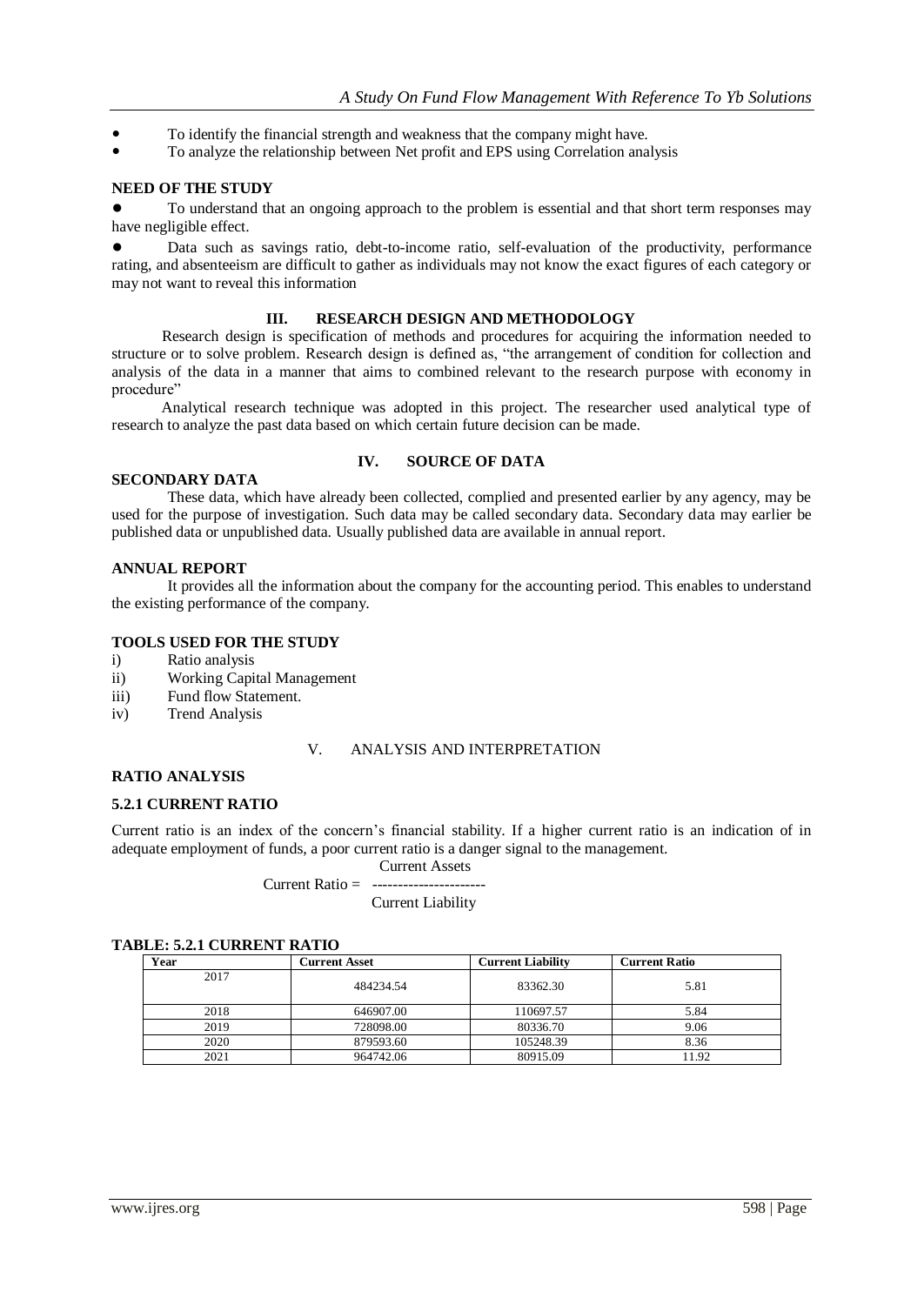# **SIGNIFICANCE**

It shows that current ratio was high in the year 2021 with 11.92and low in the year 2017 with 5.81. The current year (2021) current ratio is found to be the highest (11.92) due to the decrease in the liabilities.



**TREND ANALYSIS**

| <b>Years</b> | <b>Current Assets (Y)</b> | x        | XY        | $\mathbf{X}^2$ | $y=a+b(x)$ |
|--------------|---------------------------|----------|-----------|----------------|------------|
| 2017         | 484234.50                 | $-2$     | 968469    |                | 501974.7   |
| 2018         | 646907                    | -1       | $-646907$ |                | 621344.9   |
| 2019         | 728098                    | $\Omega$ |           | 0              | 740715     |
| 2020         | 879593.6                  |          | 879593.6  |                | 860085.2   |
| 2021         | 964742.06                 | 2        | 1929484   | 4              | 979455.4   |
| <b>Total</b> | 3703575.16                |          | 1193702   | 10             |            |

# **SHOWING TREND PERCENTAGE OF CURRENT ASSETS**

$$
a = \frac{\sum y}{N} = \frac{3703575.16}{5}
$$
  
= 740715  

$$
b = \frac{\sum xy}{\sum x^{2}} = \frac{1193702}{10}
$$
  
= 119370.2

#### **Estimation of sales for 2021**  $Y = a + bx$ For 2021,  $X = 3$ ,  $Y = 740715 + 1193702$  (3)  $= 4321821$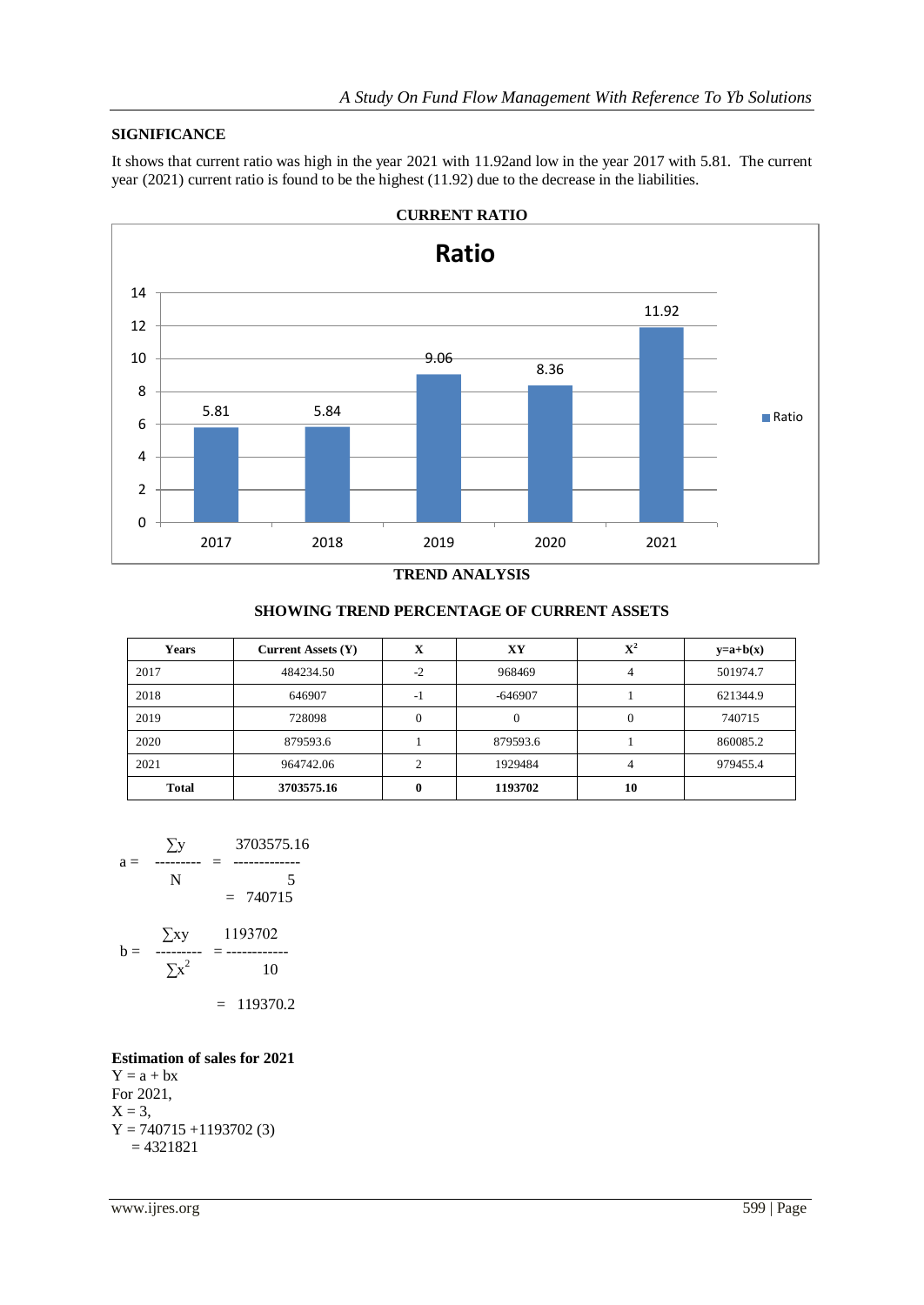**Estimation of sales for 2021**  $Y = a + bx$ For 2020, when  $X = 4$ ,  $Y = 740715 + 1193702$  (4)  $= 5515523$ 



# **SHOWING TREND PERCENTAGE CURRENT ASSETS**

## **SIGNIFICANCE**

From the above it is inferred that the current assets of the company is high in the year 2021 with Rs. 964742.06 when compared to the previous year 2020 (879593.6). From the above chart it is shown that the Current assets is tend to Increase in the future.

| STANDARD DEVIATION CALCOLATION OF NET PROFIT |                                    |                    |              |                |  |
|----------------------------------------------|------------------------------------|--------------------|--------------|----------------|--|
| Year                                         | <b>NET PROFIT <math>(x)</math></b> | x<br>$=\Sigma X/5$ | ×<br>$X=x-$  | ${\bf X}^2$    |  |
| 2017                                         | 6729.46                            | 8820.29            | $-2090.83$   | 4371570.089    |  |
| 2018                                         | 9121.57                            | 8820.29            | 301.28       | 90769.6384     |  |
| 2019                                         | 9166.39                            | 8820.29            | 346.10       | 119785.21      |  |
| 2020                                         | 7370.69                            | 8820.29            | $-1449.60$   | 2101340.16     |  |
| 2021                                         | 11713.34                           | 8820.29            | 2893.05      | 8369738.303    |  |
| $\Sigma\square\mathbf{X}$                    | 44101.45                           |                    | $\Sigma X^2$ | 15053203.40    |  |
|                                              |                                    |                    | $\sum X^2/N$ | 3010640.68     |  |
|                                              |                                    |                    | S.D          | 1735.12<br>$=$ |  |

# **STANDARD DEVIATION CALCULATION OF NET PROFIT**

## **INFERENCE:**

The greater the S.D, the greater will be the magnitude of the deviations of the values from the mean. The S.D measures the variability of values. Net profit is fluctuating throughout the period of study. Net profit is high in 2021 and very low in 2017. The Standard Deviation for NP is 1735.12